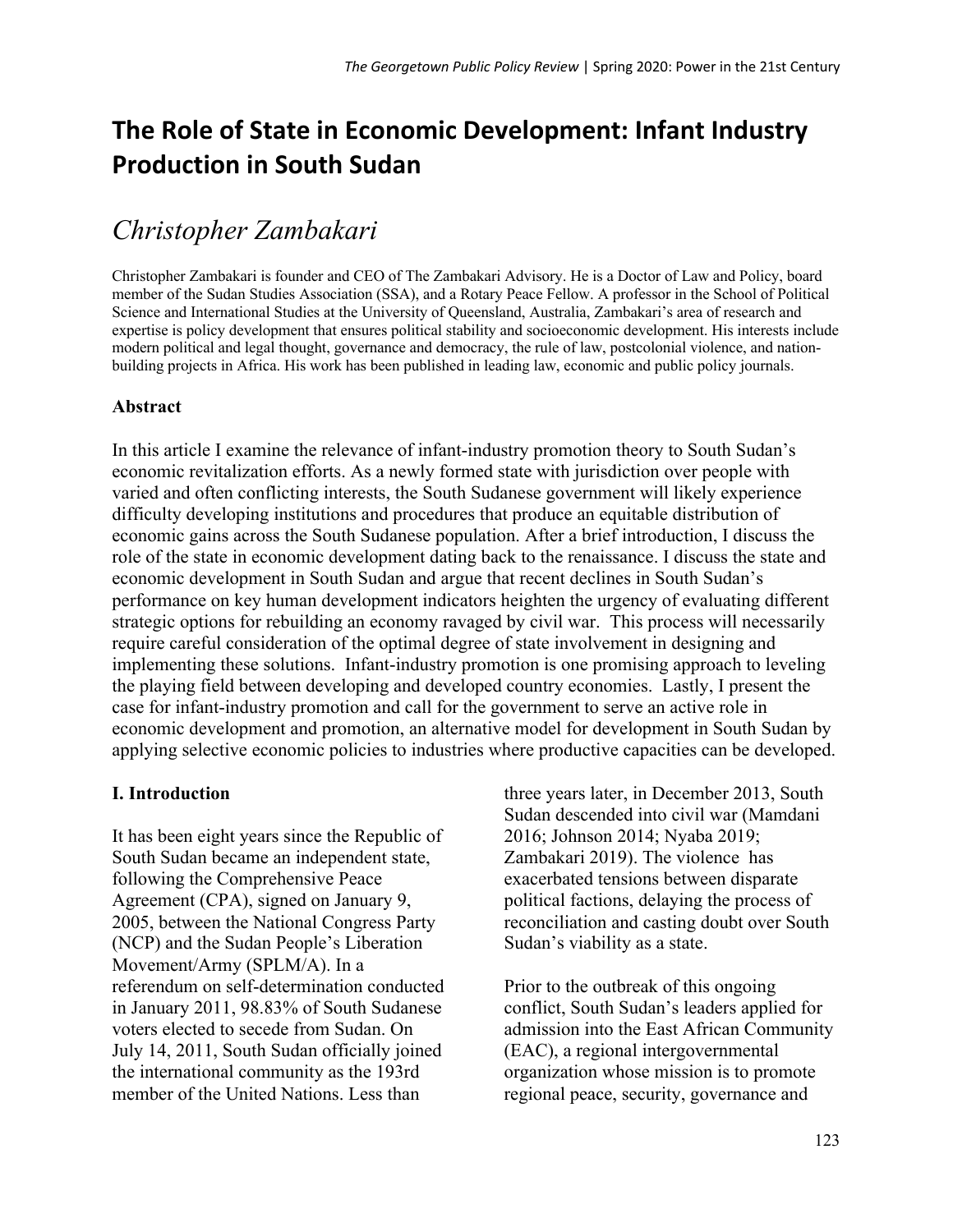socioeconomic development. However, the application has been deferred on multiple occasions, first in April 2011 and later in November of the same year. In early March 2016, the East African Legislative Assembly finally passed a resolution approving South Sudan's ascension into the EAC. South Sudan officially became the EAC's sixth partner state, joining Kenya, Uganda, Tanzania, Rwanda and Burundi (Ogola 2015).

South Sudan is one of the most diverse countries in East Africa, and covers an area of approximately  $644,329 \text{ km}^2$  (Johnson 2016; NBS 2012). Including its disputed border regions,<sup>1</sup> South Sudan is approximately the combined size of Kenya, Uganda, Rwanda and Burundi (De Mabior 2005). A 2008 census estimated that South Sudan had a population close to 8.3 million people, with a 2017 UN World Population Prospects Report putting the current population at a significantly higher count – more than  $12.2$  million – in  $2016$  (NBS) 2012; UN DESA 2017). The majority of the population is young and highly dependent on farming and animal husbandry for their livelihoods.2 Moreover, many citizens lack basic educations that are a prerequisite for work in certain industries. A UNESCO report states that only 38% of adults in South Sudan are literate, with separate research conducted by the South Sudan National Bureau of Statistics putting the

literacy level even lower, at 27%. Among women, the illiteracy rate stands at a whopping  $92\%$  (UNESCO 2011; NBS 2012).

Given the challenges posed by South Sudan's insufficient investment in human capital and a destabilizing civil war, it is no surprise that the country's economic development has faltered, at best. In 2014, South Sudan's Gross Domestic Product (GDP) per capita was \$1,111. Owing primarily to the instability produced by South Sudan's civil war, GDP per capita dropped to less than \$200 in 2017. Since December 2013, thousands of civilians have been killed (Olusegun Obasanjo et al. 2014), and more than 4.2 million people have been displaced both internally and to neighboring countries as refugees (World Bank 2019). For those who remain, livelihoods are concentrated in low-productivity activities, such as subsistence farming. Severe inflation compounds these difficulties by making even minimal food baskets unaffordable for many households. Recent declines in South Sudan's performance on key human development indicators heighten the urgency of evaluating different strategic options for rebuilding an economy ravaged by civil war. This process will necessarily require careful consideration of the optimal degree of state involvement in designing and implementing these solutions.

 $<sup>1</sup>$  According to a statement issued to the press by</sup> Ambassador Agnes Adlino Orifa Oswaha at the UN Security Council Media Stakeout, contested regions include Abyei, Blue Nile, and Southern Kordofan (recognized in the CPA) as well as Kafia Kingi, Hofrat en Nahas, Panthou/ Heglig, Kaka, and Jordah /Winthou.

<sup>2</sup> According to NBS, more than 72% of the population is under the age of 30. Additionally, an estimated 83% of the population is made up of rural peasants, nomadic communities, pastoralists and farmers.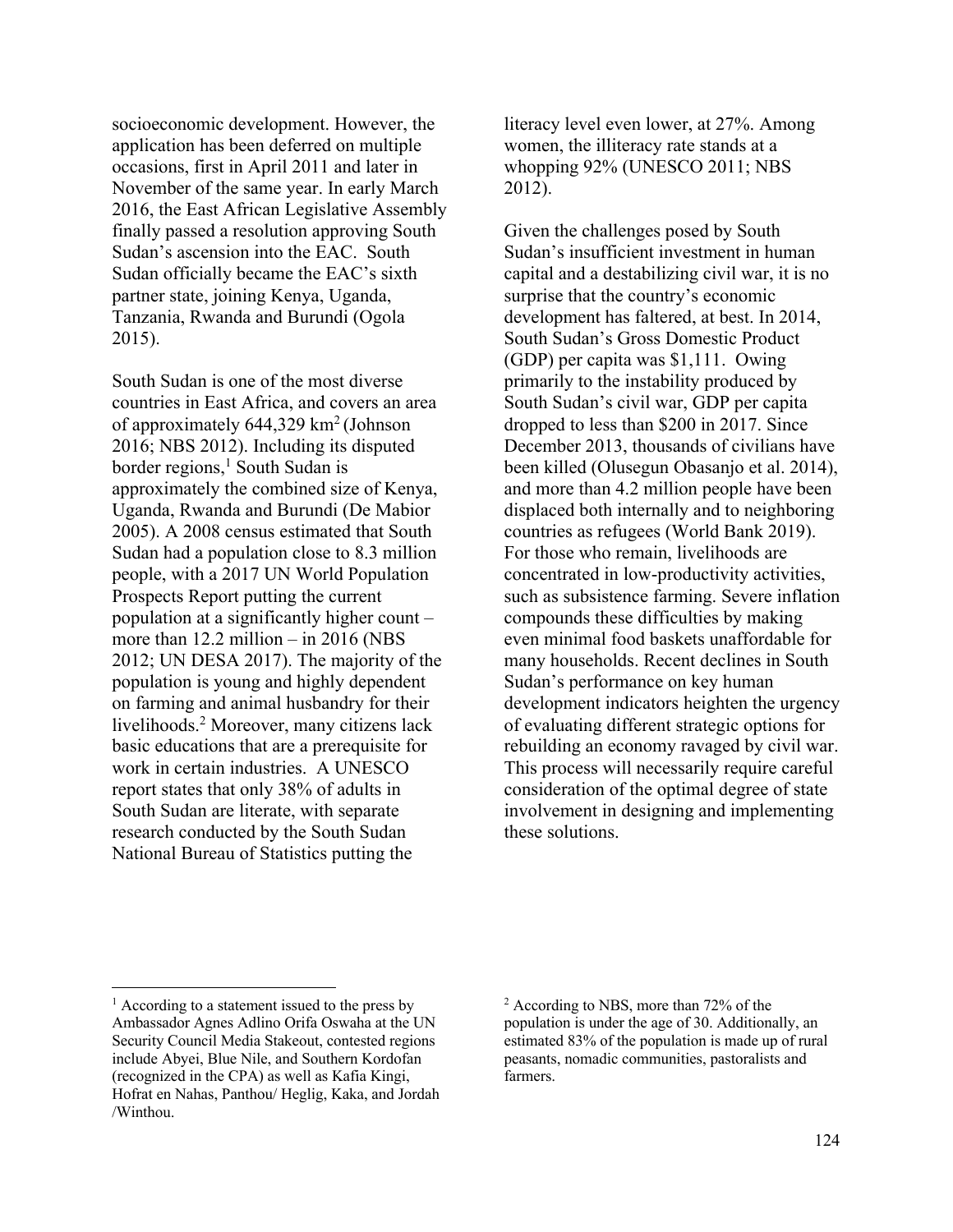#### **Figure 1: Annual GDP per capita in South Sudan (2011-2016)**

Annual GDP per capita in South Sudan (2011-2016)

Since the country's formation in 2011, GDP per capita has mostly declined.



This article will examine the relevance of infant-industry promotion theory to South Sudan's economic revitalization efforts (Hirst 1965; List 1909). As a newly formed state with jurisdiction over people with varied and often conflicting interests, the South Sudanese government will likely experience difficulty developing institutions and procedures that produce an equitable distribution of economic gains across the South Sudanese population. This paper presents the case for infant-industry promotion in South Sudan and calls for the government to serve an active role in economic development.

## **II. The Role of the State in Economic Development**

Given that economic growth plays a critical role in development, the goals of economic reforms should be defined in terms of sustainability and asymmetrical or uneven growth. This is for the simple reason that economic growth is an inherently uneven process (Reinert 2005). While there are many institutions capable of promoting economic development, the state is the most effective mechanism for stimulating growth in the earlier stages of economic development. At the turn of the century, the United Nations Millennium Declaration assigned to nation-states the primary responsibility of preserving the integrity of the human race, protecting the environment and moving the world in a positive direction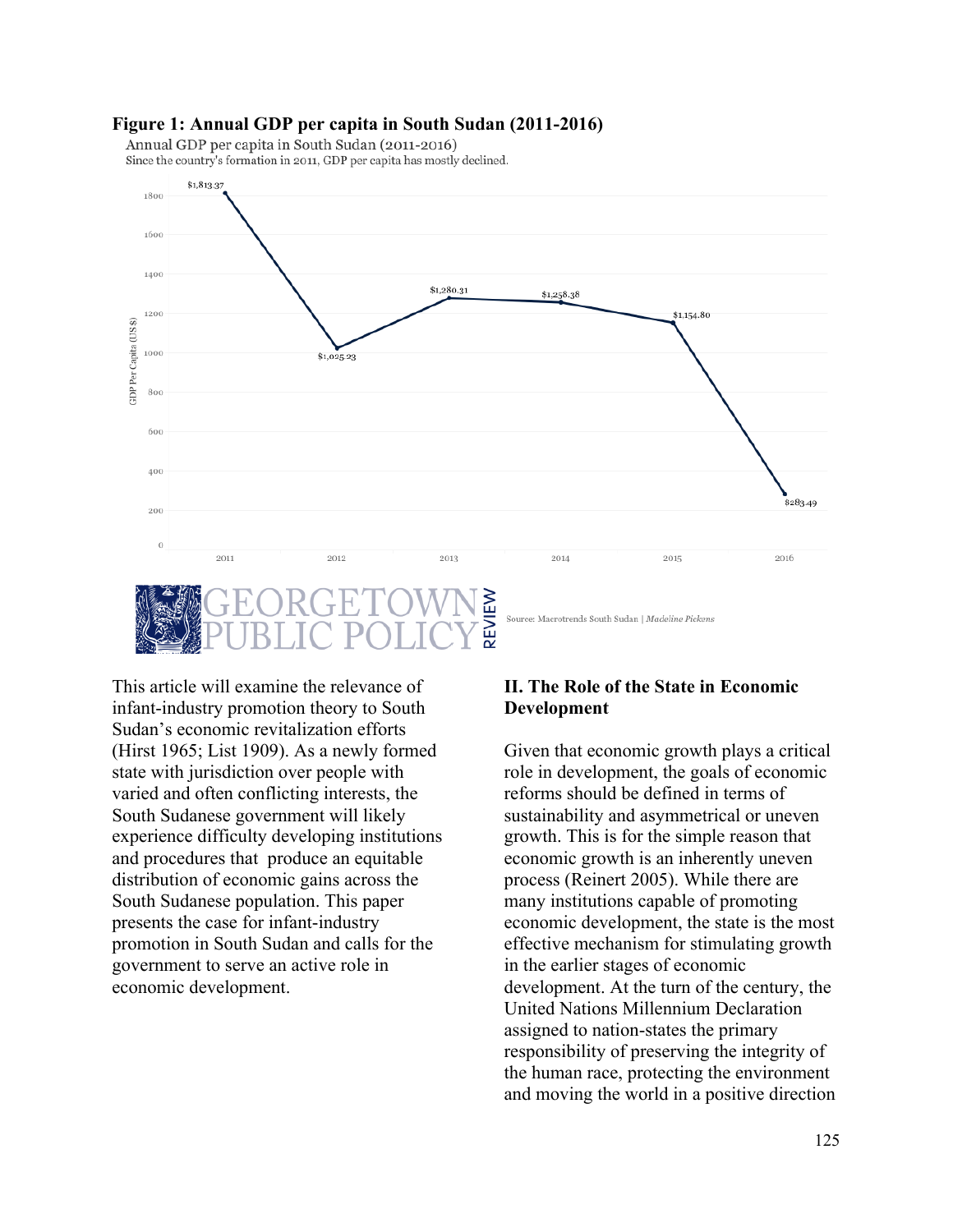(Stiglitz 1998; Chang 2003; United Nations 2005).

As a general rule, the state remains the only institution vested with the power to legalize and enforce property rights, regulate markets, levy taxes and issue currency.<sup>1</sup> The state also plays three other critical roles: institution builder, conflict manager, entrepreneur. The antagonism that is commonly reported in economic literature between the state and the private sector is largely only applicable to industrialized and postindustrial states. In a study presented at the High-Level United Nations Development Conference on Millennium Development Goals, Reinert noted that one crucial undertaking of the state since the Renaissance has been to "create wellfunctioning markets by providing a legal framework, standards, credit, physical infrastructure and if necessary to function temporarily as an entrepreneur of last resort." (Reinert 1999, 268)

For countries at earlier stages of economic development, a high degree of state involvement in economic regulations is often a necessary first step toward creating markets that operate efficiently. However, in South Sudan's fragile post-civil war environment, there are clear constraints on the government's capacity and ability to develop and implement policy. Aside from securing control of territory and establishing a monopoly over the legitimate use of violence, there is no more fundamentally important role for the state than ensuring macroeconomic stability. The government typically promotes macroeconomic stability by raising revenue and then spending in key

sectors, such as health, infrastructure, education and security. While there will inevitably be questions over which measures should be considered at different points in time, the state will always play an important role in aiding economic development.

A survey of the history of development shows that countries do not do well vis-á-vis the dynamic of diminishing returns (Chang 2002; Reinert 2009; Marshall 1890). Cases of countries successfully catching up with their more developed counterparts are generally attributed to a series of protective measures that provide incentives for engaging in increasing-return activities combined with taxes on diminishing-return activities. Reinert  $(1996)^2$  asserts that diminishing returns occur in economic activities when greater investment in one factor of production takes place, when one factor of production is held constant, and the other factors of production are expanded. As a consequence of the one factor being held constant, the increased input of the other factors yields progressively less benefit. As a result, specialization increases unit costs in diminishing-return industries.

In contrast, specialization in activities with increasing returns generates decreasing unit costs, increasing labor productivity, and rising per capita income as production output increases. Increasing-return activities thus emphasize the dynamic of imperfect competition that leads to growth, while diminishing-return activities place an emphasis on perfect competition and the pursuit of market equilibrium. Alexander Gerschenkron recognizes that there are increasing disadvantages to developing late

<sup>&</sup>lt;sup>1</sup> There are some exceptions to the primacy of the state. Within the EU, for example, some powers to regulate various markets and to issue currency is pooled to varying degrees at, respectively, an EU and Eurozone level. Within Africa, there have also been attempts to place some powers at a regional and

continental level. The degree to which these changes are sucessful or enduring still remains to be seen. 2 Erik Reinert is a professor at Tallinn University of Technology, Estonia, and Senior Research Fellow at the Norwegian Institute of Strategic Studies in Oslo.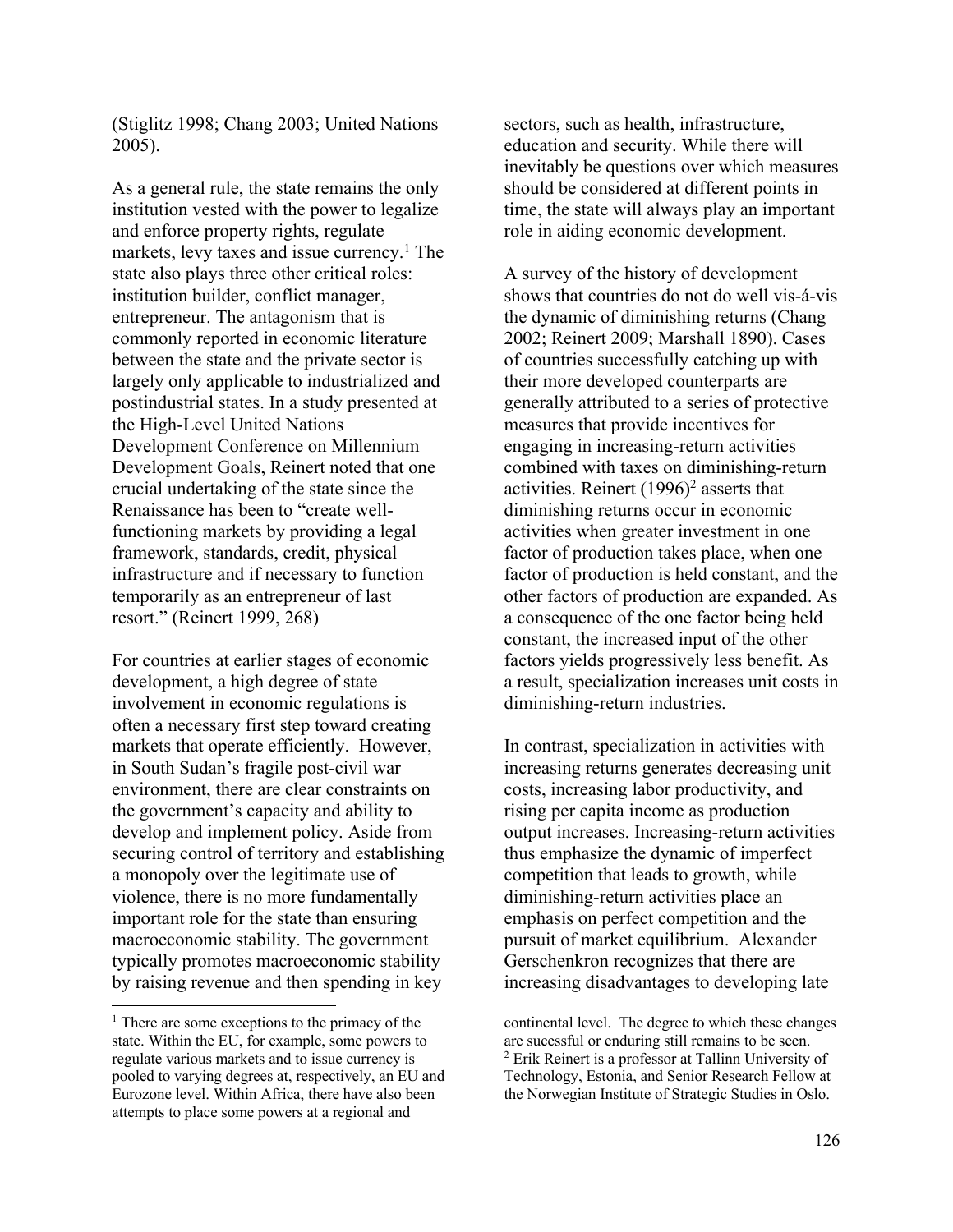for countries hoping to become competitive with Western economies. U.S. economist Moses Abramowitz, notes that colloquial expressions, such as "catching up," "forging ahead" and "falling behind," (cited in Reinert 2009) typically refer to economic measures that either promote knowledge acquisition for increasing-return activities or incentivize transitions away from diminishing-return activities (Reinhert 1996).

Early proponents of international trade and comparative advantage like David Ricardo (1974) argue that developing countries are better off sticking to their comparative advantage in agriculture or other diminishing-return economic activities. The contemporary policy implication is that African states should be able to interact with other states on a so-called "equal playing field" and to compete directly with their counterparts in other parts of the world without the support of protective measures and by focusing on each country's comparative advantage. However, proponents of this argument ignore the fact that the current playing field is far from equal, with countries and companies starting at drastically different levels of development (de Melo and Portugal-Perez  $2013$ ).<sup>3</sup> The history of today's developed countries illustrates that most developing countries cannot become rich without first developing the productive powers of their domestic industries and insulating infant industries from external competition (Chang 2003; Reinert 2007).

Infant-industry promotion is one promising approach to leveling the playing field between developing and developed country economies. The term refers to state policies designed to shield domestic industries from competition with more established firms for a period of time. As a state policy, infantindustry promotion is credited to Alexander Hamilton, the first U.S. treasury secretary (Hamilton 1791). The concept was further developed by two other 19th-century economists: Daniel Raymond from the U.S. and Friedrich List from Germany, who each viewed the state as the main instrument for economic progress (Chang 2007, 25). Recently, two other economists – Ha-Joon Chang and Erik S. Reinert – have further developed the concept (Reinhert 1999; Chang 2011). Infant-industry promotion is characterized by a series of policies designed to nurture domestic industries until the point at which they become competitive with comparable industries in developed countries. Common measures include tariffs, subsidies, quotas, import bans on key raw materials and rebates on industrial inputs (Brown, Lynn-Jones, and Miller 1995, 54; Zambakari 2012).

### **III. The State and Economic Development in South Sudan**

Economic history suggests that, in order for countries to break free from the bondage of underdevelopment, the government needs to be selective about the sectors and industries it targets for investment, protection and support (Amin 1973; Nwonwu 2016; Taylor 2016). Due to the paucity of high-quality

<sup>&</sup>lt;sup>3</sup> Major markets like the EU and the U.S. have preferential agreements in place that are designed to help low-income countries or regions join global supply chains by selling more products to importers. However, this preferential treatment can have quite a large, and occasionally detrimental, impact on trade (de Melo and Portugal-Perez 2013). Portugal-Perez

and de Melo (2013) found that minor relaxation of requirements under the African Growth and Opportunity Act (AGOA) regime between the U.S. and some African countries significantly increased apparel exports to the U.S. while exports to the EU remained low.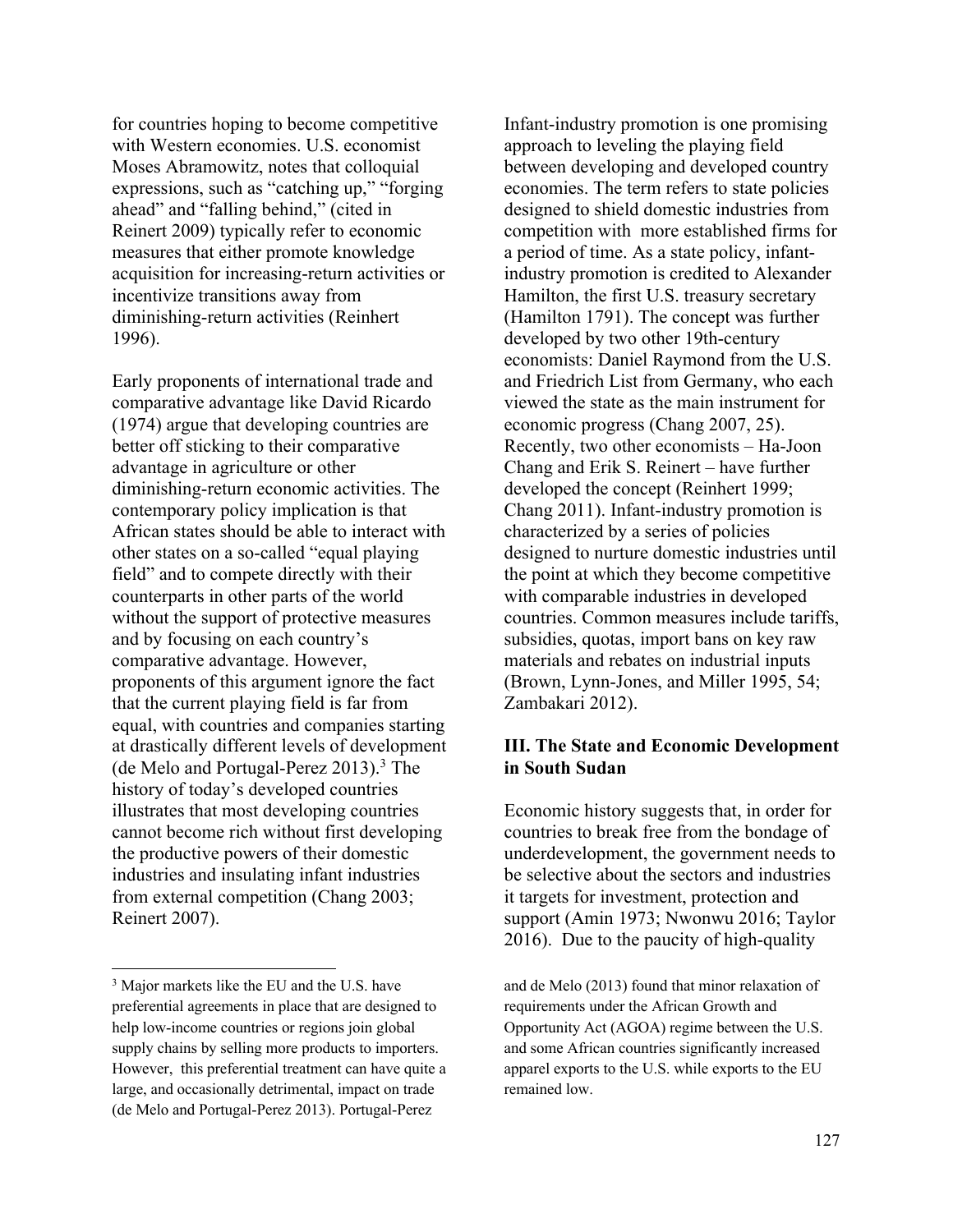infrastructure in South Sudan, the government should prioritize investments in human capital, infrastructure and agriculture. South Sudan is endowed with vast arable land, forest, oil, minerals and wildlife. Given available resources and human development levels, the state should focus its initial efforts on facilitating growth in the agricultural industry. At the same time, the government should take steps to nurture South Sudan's infant manufacturing sector. As this industry becomes more successful, South Sudan will become less dependent on its agricultural and natural resources for economic growth, and the government can shift its focus to industries that are increasingly capital- and technology-intensive.

Agriculture offers South Sudan one of its best opportunities. De Mabior (1981) 4 estimates that the region now encompassing South Sudan has more than 207,600,000 acres of viable agricultural land, concluding that the region has the potential to become the "breadbasket" of Africa and the Middle East (De Mabior 1981, 219-259). Agricultural investments would strengthen South Sudan's economy by simultaneously diversifying the government's income sources and decreasing its dependency on oil revenue (Natsios & Abramowitz 2011; Shankleman  $2011$ ).<sup>5</sup> According to the World Bank, South Sudan is "the most oildependent country in the world," with oil

accounting for 60% of its GDP (World Bank 2019).

The South Sudanese government is currently evaluating construction of a new oil pipeline as an option for reducing the country's dependence on oil infrastructure within neighboring Sudan. However, focusing exclusively on oil production would prove detrimental to South Sudan's economy in the long run. The economic rationale for committing to the pipeline and prioritizing oil over other sectors, such as agriculture, is based entirely on South Sudan's theoretical proven reserves and the price of oil in the international market (Zambakari 2020).6 With a volatile commodity like oil, demand for South Sudanese exports could easily be undermined by any of the dominant market players who effectively control global production volumes. South Sudan could suffer significant declines in oil revenue if another provider, such as Nigeria, Algeria, Angola, Chad, Republic of Congo, Libya or Saudi Arabia, were able to produce highquality oil at a lower cost per barrel (British Petroleum 2012).<sup>7</sup>

Despite initial optimism over the execution of nonbinding agreements with Ethiopia and Kenya to build pipelines connecting South Sudan to the ports of Djibouti and Lamu (EIA 2012), some analysts have recently expressed skepticism over the project's viability (*Sudan Tribune* 2012). The fact that eight years that have passed since

<sup>4</sup> John Garang de Mabior was a Sudanese politician and revolutionary leader who led the Sudan People's Liberation Movement/Army (SPLM/A) from 1983 to 2005. He served briefly as the first Vice President of Sudan before dying in a helicopter crash on July 30, 2005.

 $<sup>5</sup>$  It is estimated that 98% South Sudan's government</sup> expenditures are financed by oil revenue.<br><sup>6</sup> This section draw from a forthcoming book chapter

on South Sudan's recent ascension into the East African Community see Christopher Zambakari,

<sup>&</sup>quot;South Sudan in the East African Community: Prospects and Challenges for a Monetary Union and Political Federation " in *Palgrave Handbook of Africa's Economic Sectors, Contemporary Opportunities, and Sustainable Development*, ed. Evelyn Wamboye, Simplice Asongu, and Bichaka Fayissa (New York: Palgrave Macmillan, 2020). <sup>7</sup> See "BP Statistical Review" for the leading producers and countries with highest estimated oil reserve.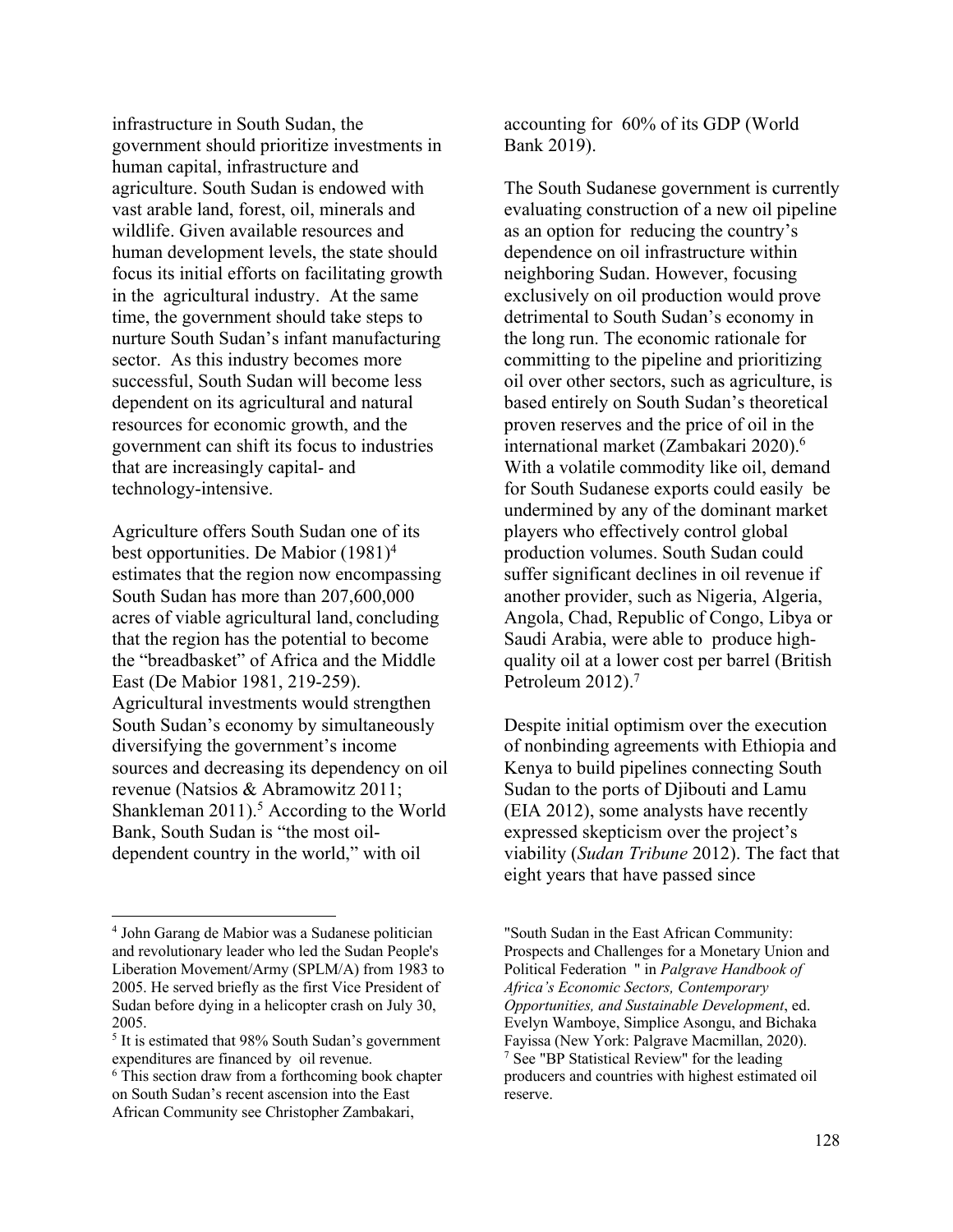formalizing this agreement – with no significant progress made on either of the two pipelines – appears to validate these concerns. Patey (2012) also acknowledges that the attractiveness of the plan is highly contingent on new oil discoveries. Because current reservoirs are projected to decline relatively quickly over the next five years, an investment in alternative pipelines does not make economic sense unless new discoveries are made (Patey 2012). This is why a focus on agriculture offers South Sudan a way to finance its economic growth while contributing to the development of an emergent industrial base. Current oil exports afford the government critical baseline revenue. Given the limited expected returns of new pipeline investments, it is more logical to direct existing government resources toward the agricultural industry, which can employ and generate income for a greater number of people compared with the oil industry. It would also be relatively easy to mobilize South Sudan's existing population of rural peasants, nomadic communities, pastoralists, and farmers to adopt advanced agricultural techniques. Burgeoning agricultural revenues could then be used to accumulate foreign reserves, which would eventually facilitate the purchase of foreign technology necessary to expand domestic infrastructure and launch more capital-intensive industries.<sup>8</sup>

At a conceptual level, it is important that the South Sudanese government makes a

distinction between rents produced by innovative, increasing-return activities and rents extracted from diminishing-return activities. As previously stated, South Sudan needs to implement economic measures that protect increasing-return industries from external competition while increasing taxes or regulations applied to decreasing-return industries. Reinert has referred to the former, rent-seekers who produce under increasing returns, as Schumpeterian cronies while those who produce under decreasing returns are referred to as Malthusian cronies.<sup>9</sup>

## **IV. Conclusion**

The South Sudanese government will need to make several challenging decisions related to its infant-industry promotion policies. The state has to play all three roles – institution builder, conflict manager and entrepreneur – and lead the way by building strong institutions, managing ethnic conflict and creating the conditions that will give rise to a class of entrepreneurs. However, human, material, and financial resources in South Sudan will likely remain highly constrained for the foreseeable future. Deployment of defensive measures, such as tariffs, will become even more important given that they do not require state expenditures. Offensive tools, such as subsidies, will need to be carefully designed to maximize impact in light of limited state resources. This will undoubtedly make

<sup>8</sup> For more on South Sudan's economic challenges and its place within the East African Community Market see Zambakari, "South Sudan in the East African Community: Prospects and Challenges for a Monetary Union and Political Federation ;" Laura Nyantung Beny and Matthew Snyder, "South Sudan and the East African Community: Pros, Cons and Strategic Considerations " South Sudan News Agency,

http://www.southsudannewsagency.com/opinion/artic les/south-sudan-and-the-east-african-community-

pros-cons-and-strategic-considerations; Christopher Zambakari, "South Sudan's Entry into the East African Community: Prospects and Challenges," *Africa Policy Journal* 8 (2012). <sup>9</sup> Reinert, "Development and Social Goals: Balancing Aid and Development to Prevent 'Welfare Colonialism' (Paper Prepared for the High-Level United Nations Development Conference on Millennium Development Goals, New York, March 14 and 15, 2005)," 10.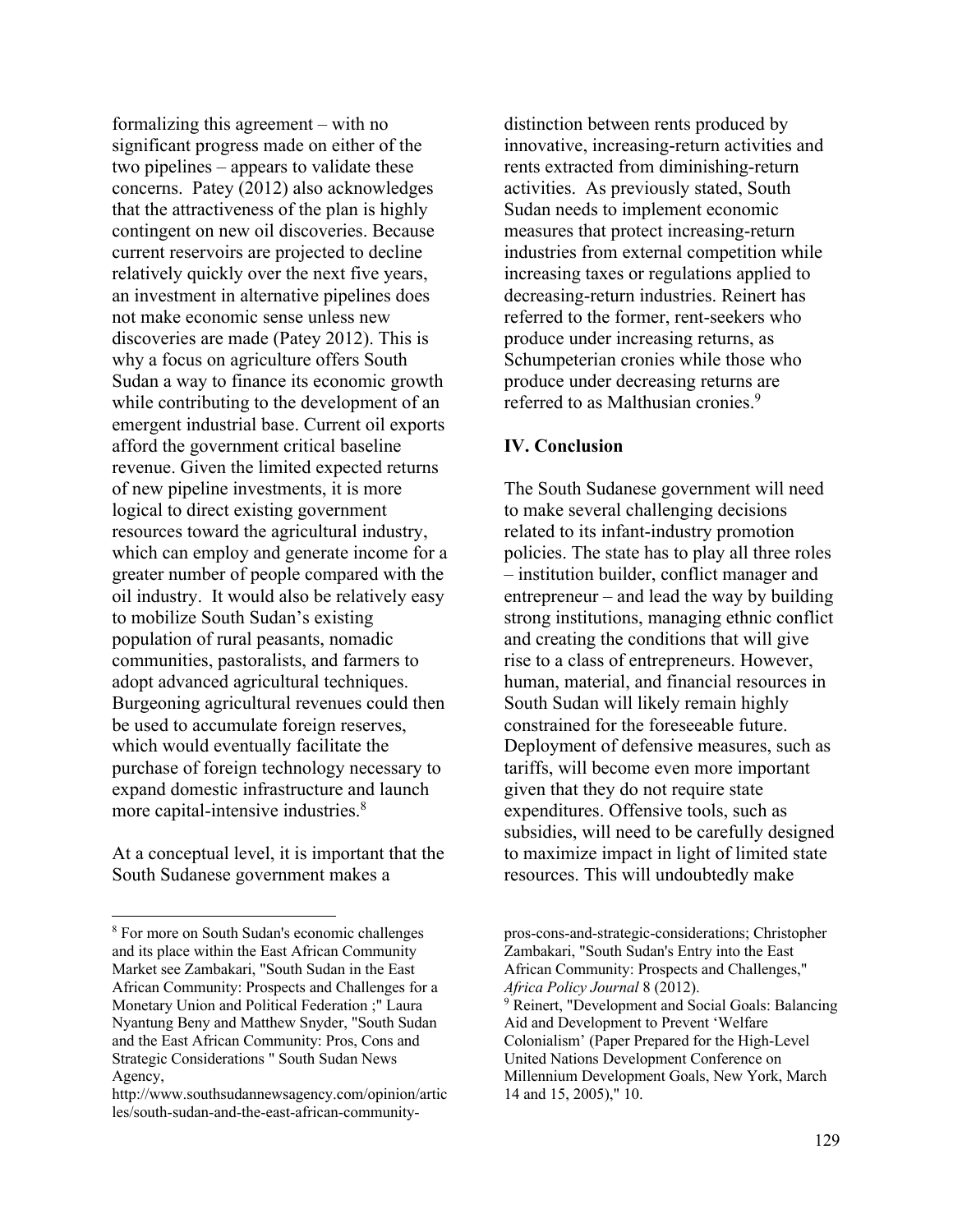industrial policy implementation much more challenging.

There are multiple historical examples of countries that have relied on protectionist policies to strengthen key industries to a point where they could compete internationally. The United States is one of the most notable examples of a state whose infant industries benefited from a combined regime of protectionism, massive subsidies and relentless government intervention in the market (Zambakari 2012). Such policies enabled American companies in several key industries to grow strong enough to compete globally with British, French and German

### **V. References**

- Amin, Samir. 1973. "Underdevelopment and Dependence in Black Africa." *Social and Economic Studies* 22 (1): 177.
- Beny, Laura Nyantung, and Matthew Snyder. n.d. "South Sudan and the East African Community: Pros, Cons and Strategic Considerations." *South Sudan News Agency*. http://www.southsudannewsagency.com/opi nion/articles/south-sudan-and-the-eastafrican-community-pros-cons-and-strategicconsiderations.
- British Petroleum (BP). 2012. "BP Statistical Review of World Energy June 2012." In *BP Statistical Review of World Energy*. London, United Kingdom: British Petroleum. <http://www.bp.com/assets/bp\_internet/glob albp/globalbp\_uk\_english/reports\_and\_publi cations/statistical\_energy\_review\_2011/STA GING/local assets/pdf/statistical review of world energy full report 2012.pdf>.
- Brown, Micahel E., Sean M. Lynn-Jones, and Steven E. Miller. 1995. *The Perils of Anarchy: Contemporary Realism and International Security*. Cambridge, MA: MIT Press.
- Chang, Ha-Joon. 2003. *Globalisation, Economic Development, and the Role of the State.* New York, NY: Zed Books.

companies in the 19th and early 20th centuries and develop further into the global powerhouses they are today. There is undoubtedly a balance to be struck between protectionism and exposure to competition, which at the right levels, can also help stimulate development. However, when industries or sectors are at such different levels of competitive ability, assistance from the state is vital. While the government of South Sudan has a substantial number of areas that require its attention, policymakers should prioritize protections for the agricultural industry. In its current fragile state, exposure to international competition would likely be punishing.

———. 2002. *Kicking Away the Ladder: Development Strategy in Historical Perspective*. Anthem.

- 2003. "Kicking Away the Ladder: Infant Industry Promotion in Historical Perspective." *Oxford Development Studies*  31 (1): 21-32.
- ———. 2011. "Institutions and Economic Development: Theory, Policy and History." *Journal of Institutional Economics* 7 (4): 473-98.
- De Mabior, John Garang. 1981. "Identifying, Selecting, and Implementing Rural Development Strategies for Socio-Economic Development in the Jonglei Projects Area, Southern Region, Sudan." Ph.D., Iowa State University.

2005. "Text: Garang's Speech at the Signing Ceremony of S. Sudan Peace Deal." *Sudan Tribune*. http://www.sudantribune.com/TEXT-Garang-s-speech-at-the,7476.

de Melo, Jaime, and Alberto Portugal-Perez. 2013. "Preferential Market Access Design: Evidence and Lessons from African Apparel Exports to the United States and the European Union." *The World Bank Economic Review* 28 (1): 74-98.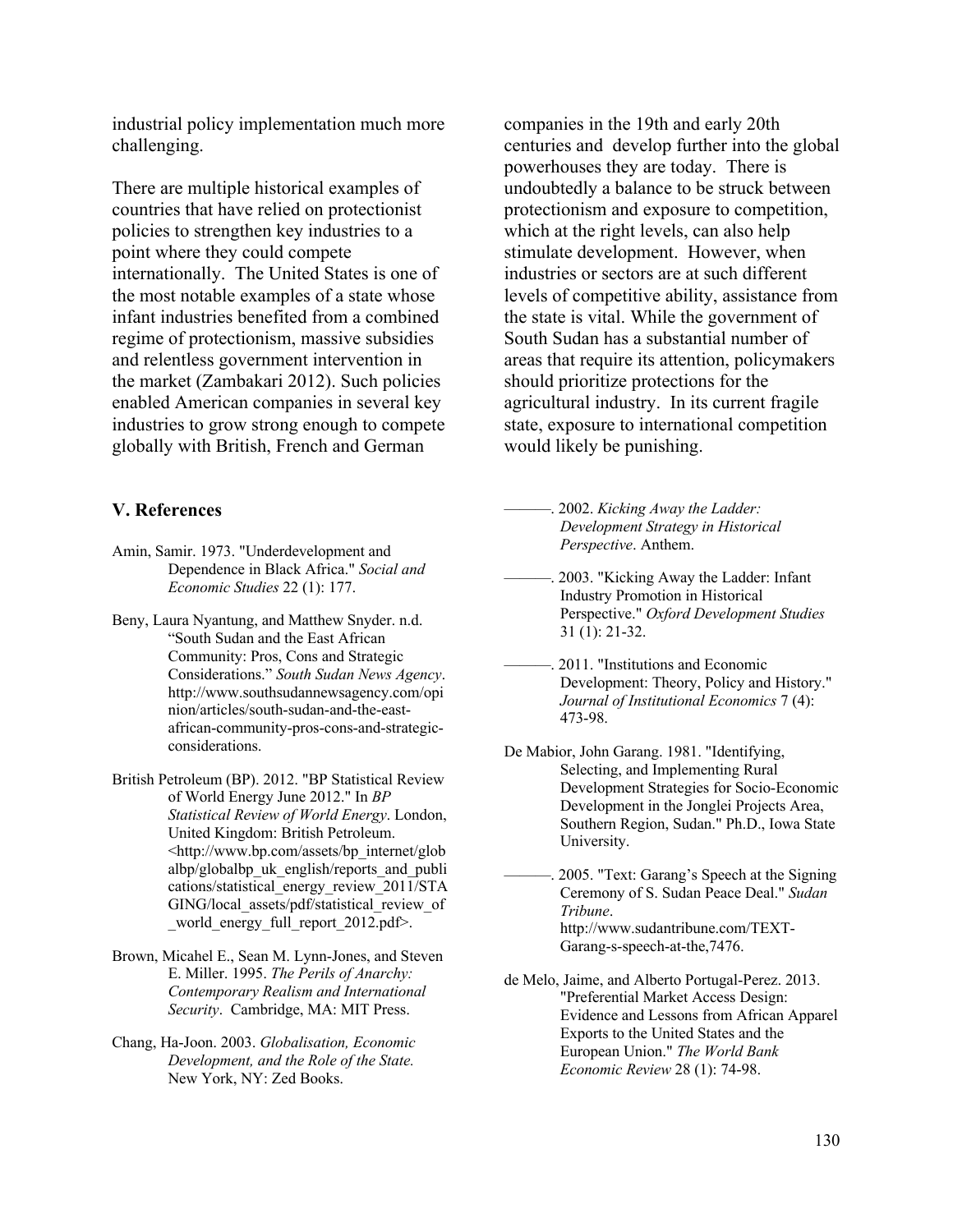-. 2013. "Make Preferential Treatment Real for Africa: Relax Rules of Origin." The World Bank Group: World Bank Blogs.

- East African Legislative Assembly. 2016. "Eala Congratulates South Sudan Following Its Admission into Bloc." East African Community. http://www.eala.org/media/view/ealacongratulates-south-sudan-following-itsadmission-in-to-bloc.
- EIA. 2012. "Sudan and South Sudan: Background." In *Country Analysis Briefs*. Washington, DC: The U.S. Energy Information Administration (EIA). Available at <http://www.eia.gov/EMEU/cabs/Sudan/pdf .pdf>.
- Erik, S. Reinert. 1999. "The Role of the State in Economic Growth." *Journal of Economic Studies (Bradford)* 26 (4/5): 268-326.
- Hamilton, A. 1791. "Report on Manufactures." Washington, DC: United States. Department of the Treasury (Govt. Print. Off.). Available at <http://memory.loc.gov/cgibin/ampage?collId=llsp&fileName=009/llsp 009.db&Page=123>.
- Hirst, Margaret Esther. 1965. *Life of Friedrich List and Selections from His Writings*. New York: AM Kelley Bookseller.
- Hountondji, Paulin. 2009. "Knowledge of Africa, Knowledge by Africans: Two Perspectives on African Studies." *RCCS Annual Review* 1 (September). African Centre for Advanced Studies, Porto-Novo.
- Johnson, Douglas H. 2016. *South Sudan: A New History for a New Nation*. Athens: Ohio University Press.
	- . 2014. "Briefing: The Crisis in South Sudan." *African Affairs* 113 (451): 300-09.
- Levi-Faur, David. 1997. "Friedrich List and the Political Economy of the Nation-State." *Review of International Political Economy* 4 (1): 154-78.
- List, Friedrich. n.d. *The National System of Political Economy (with an Introduction by J. Shield Nicholson)*. Translated by Sampson S. Lloyd. London: Longmans, Green and Co. https://oll.libertyfund.org/titles/315.
- Mamdani, Mahmood. 2016. "Who's to Blame in South Sudan?". *Boston Review.*  <http://bostonreview.net/world/mahmoodmamdani-south-sudan-failed-transition>.
- Marshall, Alfred. 1890. *Principles of Economics*. London, UK: Macmillan.
- Natsios, Andrew S., and Michael Abramowitz. 2011. "Sudan's Secession Crisis: Can the South Part from the North without War?." *Foreign Affairs* 90 (1): 19.
- NBS. 2012. "Key Indicators for South Sudan." Juba, South Sudan: National Bureau of Statistics (NBS). <http://ssnbs.org/publications/keyindicators-for-south-sudan.html>.
- Nwonwu, Francis O. C. 2016. "The Paradox of Natural Resource Abundance and Widespread Underdevelopment in Africa." *International Journal of African Renaissance Studies - Multi-, Inter- and Transdisciplinarity* 11 (2): 52-69.
- Nyaba, Peter Adwok. 2019. *South Sudan: Elites, Ethnicity, Endless Wars and the Stunted State*. Dar es Salaam, Tanzania: Mkuki Na Nyota Publishers.
- Obasanjo, Olusegun, Akuffo, Sophia A.B, Mamdani, Mahmood, Diop, Bineta, Manirakiza, Pacifique. 2014. "Final Report of the African Union Commission of Inquiry on South Sudan." In *AU Commission of Inquiry on South Sudan*. Addis Ababa, Ethiopia: Peace and Security Council of the African Union (AU). <http://www.peaceau.org/uploads/auciss.fin al.report.pdf>.
- Ogola, Frederick Onyango, George N. Njenga, Peter C. Mhando, and Moses N. Kiggundu. 2015. "A Profile of the East African Community." *Africa Journal of Management* 1 (4): 333- 64.
- Oswaha, Agnes Adlino Orifa. 2012. "Remarks to the Press at the UN Security Council Media Stakeout by Ambassador Agnes Adlino Orifa Oswaha." New York, NY: Permanent Mission of the Republic of South Sudan to the United Nations.
- Patey, Luke A. 2012. "Pipe-Dreaming over Oil in South Sudan." *African Arguments*. http://africanarguments.org/2012/02/06/pipe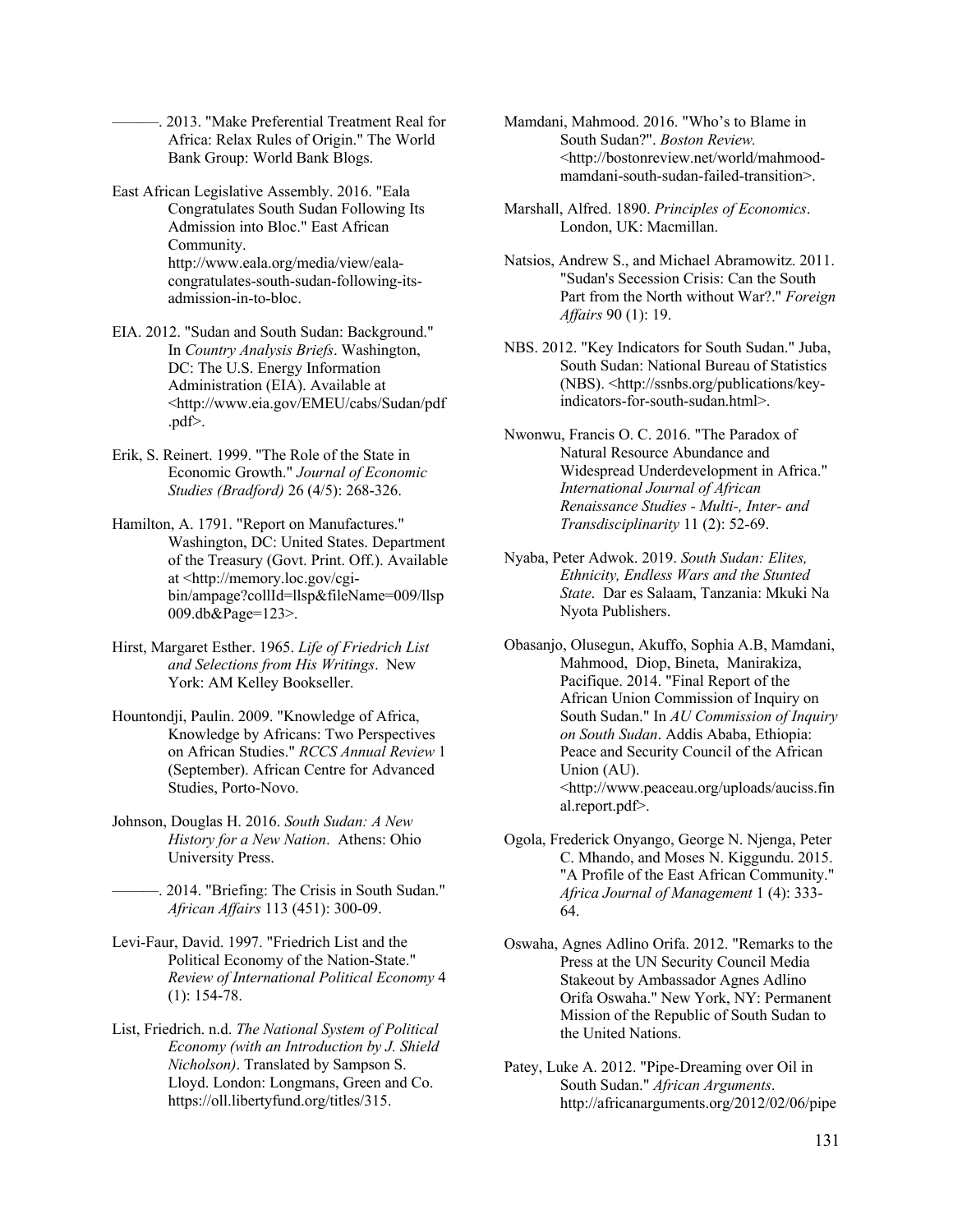-dreaming-over-oil-in-south-sudan- %E2%80%93-by-luke-patey/.

- Portugal-Perez, Alberto, and Jaime de Melo. 2013. "Make Preferential Treatment Real for Africa: Relax Rules of Origin." The World Bank Group, https://blogs.worldbank.org/trade/makepreferential-treatment-real-for-africa-relaxrules-of-origin.
- Reinert, Erik. 2009. "Emulation Versus Comparative Advantage: Competing and Complementary Principles in the History of Economic Policy." In *Industrial Policy and Development : The Political Economy of Capabilities Accumulation*, Chapter 4, edited by Mario Cimoli, Giovanni Dosi and Joseph E. Stiglitz. Oxford, Toronto: Oxford University Press.
- 1996. "Diminishing Returns and Economic Sustainability: The Dilemma of Resource-Based Economies under a Free Trade Regime." In *International Trade Regulation, National Development Strategies and the Environment: Towards Sustainable Development* , edited by Hansen; Jan Stein, Hesselberg & Helge, Hveem. Oslo, Norway: Centre for Development and the Environment, University of Oslo.
	- ———. 1999. "The Role of the State in Economic Growth." *Journal of economic studies (Bradford)* 26 (4/5): 268-326.
	- 2005. "Development and Social Goals: Balancing Aid and Development to Prevent 'Welfare Colonialism' (Paper Prepared for the High-Level United Nations Development Conference on Millennium Development Goals, New York, March 14 and 15, 2005)." Oslo, Norway & Tallinn, Estonia.
	- ———. 2007. *How Rich Countries Got Rich and Why Poor Countries Stay Poor*. New York, NY: Carroll & Graf.
- Ricardo, David. 1974. *The Principles of Political Economy and Taxation*. Dutton, London: Dent.
- Shankleman, Jill. 2011. "Oil and State Building in South Sudan: New Country, Old Industry." In *USIP Special Report 282*. Washington, DC: United States Institute of Peace.
- *South Sudan: Post-Independence Dilemmas*. 2018. Edited by Amir Idris. 1 ed. London, New York: Routledge.
- Stiglitz, Joseph. 2001. "Redefining the Role of the State: What Should It Do? How Should It Do It? And How Should These Decisions Be Made? (Presented on the Tenth Anniversary of Miti Research Institute in Tokyo, March 1998)." In *The Rebel Within: Joseph Stiglitz and the World Bank*, Chapter 3, edited by H.J. Chang, 94-126. New York, NY/London, UK: Anthem Press.
- *The Struggle for South Sudan : Challenges of Security and State Formation*. 2018. Edited by Luka Biong Deng Kuol and Sarah Logan London: I. B. Tauris & Company, Limited.
- *Sudan Tribune*. 2012. "South Sudan and Kenya Sign Memorandum on Construction of Oil Pipeline." http://www.sudantribune.com/South-Sudanand-Kenya-sign,41394.
- Taylor, Ian. 2016. "Dependency Redux: Why Africa Is Not Rising." *Review of African Political Economy* 43 (147): 8-25.
- UN DESA. 2017. "World Population Prospects: The 2017 Revision." In *Working Paper No. ESA/P/WP.250*. New York: Department of Economic and Social Affairs, Population Division. https://esa.un.org/unpd/wpp/Download/Stan dard/Population/.
- UNESCO. 2011. "Why Education Will Foster Stability in an Independent South Sudan." Paris, France – Buenos Aires, Argentina: United Nations Educational, Scientific and Cultural Organization.
- United Nations. 2005. "United Nations Millennium Declaration: Resolution Adopted by the General Assembly at the Fifty-Fifth Session." New York, NY. <http://www.un.org/millennium/declaration/ ares552e.pdf>.
- WFP. n.d. "WFP Appeals for Funds for Demining and Road Repairs in South Sudan." World Food Programme. http://www.wfp.org/news/news-release/wfpappeals-funds-demining-and-road-repairssouth-sudan.